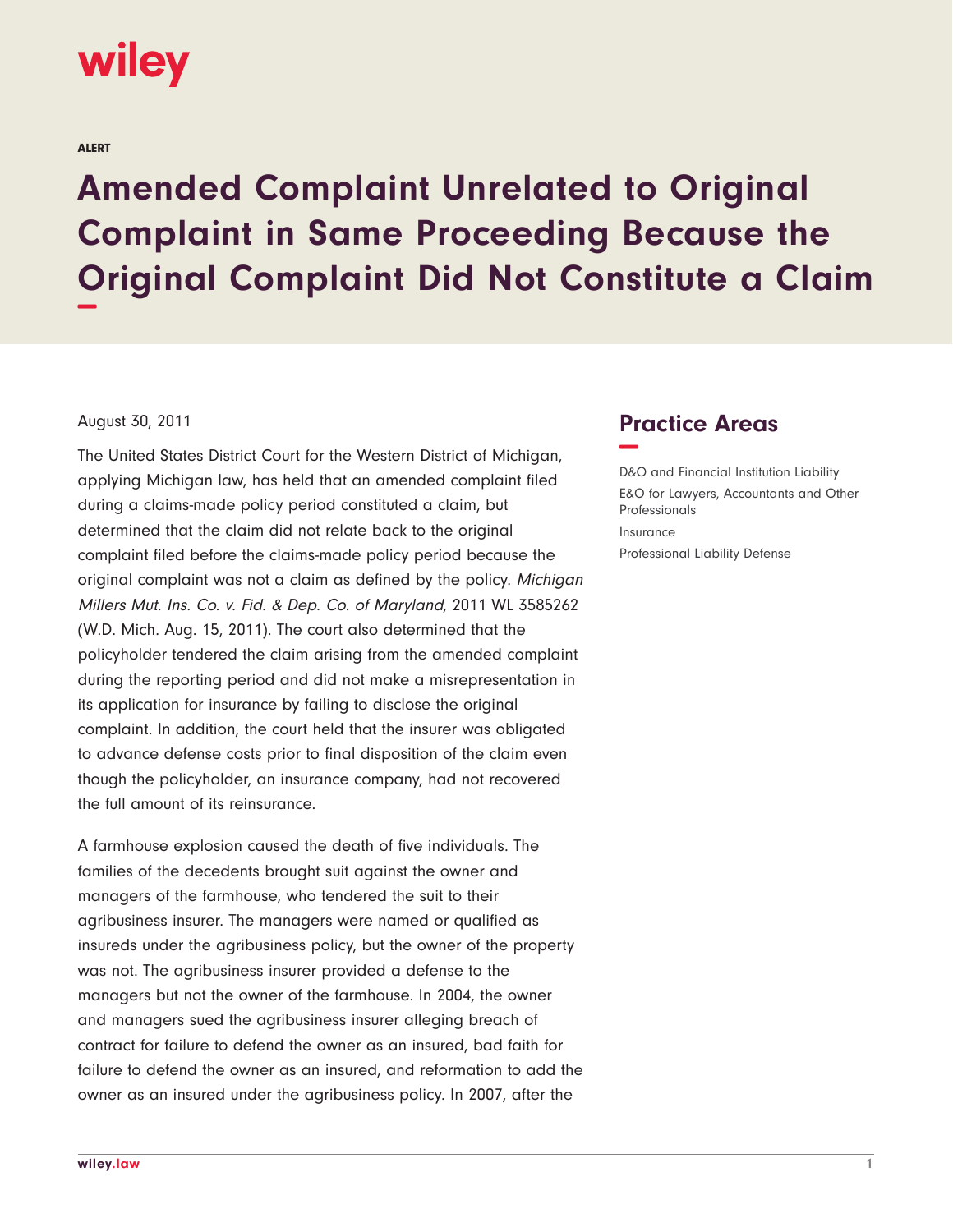settlement of the suits with the families of the decedents, the owner and managers amended their claim, adding an excess insurer as a plaintiff, and alleging negligent defense of the managers and failure to settle within policy limits. The agribusiness insurer tendered the 2007 amended complaint and the excess insurer's complaint to its professional liability carrier. The professional liability carrier denied coverage for the amended complaint and excess insurer's complaint on the grounds that they alleged related wrongful acts to the original complaint filed in 2004 and therefore constituted a claim made before the inception of its policy.

The court held that the amended complaint and the excess insurer's complaint were claims first made during the professional liability carrier's claims-made policy period because the original complaint against the agribusiness insurer did not constitute a "claim" under the professional liability policy. The professional liability policy defined "claim" as a "civil proceeding" against the insured "for a wrongful act . . . concerning any actual or alleged performance of or failure to perform any professional service." "Professional service" was defined, in relevant part, as "claims handling and adjusting."

First, the court held that the amended complaint and the excess insurer's complaint constituted "claims" because they alleged wrongful conduct by the agribusiness insurer in the defense of the suit by the decedents' families and failure to settle that suit in good faith. The court rejected the professional liability insurer's contention that the amended complaint and excess insurer's complaint were not claims because they did not commence a civil proceeding. The court opined that the definition of claim did not require the commencement of a civil proceeding.

Second, the court held that the two suits filed during the policy period did not relate back to the original complaint filed in 2004 because the original complaint did not constitute a "claim." The court held that the original complaint did not allege a wrongful act regarding a professional service. Instead, the original complaint focused entirely on the failure of the agribusiness insurer to recognize the owner as an insured under the agribusiness policy, which solely involved alleged errors in the underwriting of the policy rather than claims handling practices. In addition, the court held that, even if the original complaint were a claim, the excess insurer's complaint did not arise from the same or series of related facts or circumstances because the original complaint involved whether the owner was an insured under the agribusiness policy and the excess insurer's complaint involved the agribusiness insurer's purported bad faith handling of the suits by the decedents' families.

The court then determined that the agribusiness insurer tendered the amended complaint within the reporting period of the claims-made policy. Although the agribusiness insurer did not tender the actual amended complaint to the professional liability insurer, the agribusiness insurer did tender written notice of the amended complaint during the policy period.

The court also held that the failure to disclose the original complaint in the application for the professional liability policy did not exclude coverage for the amended complaint and the excess insurer's complaint. The court opined that the application requested information regarding claims that "would fall within the scope of the proposed insurance." Because the original complaint was not a claim covered by the professional liability